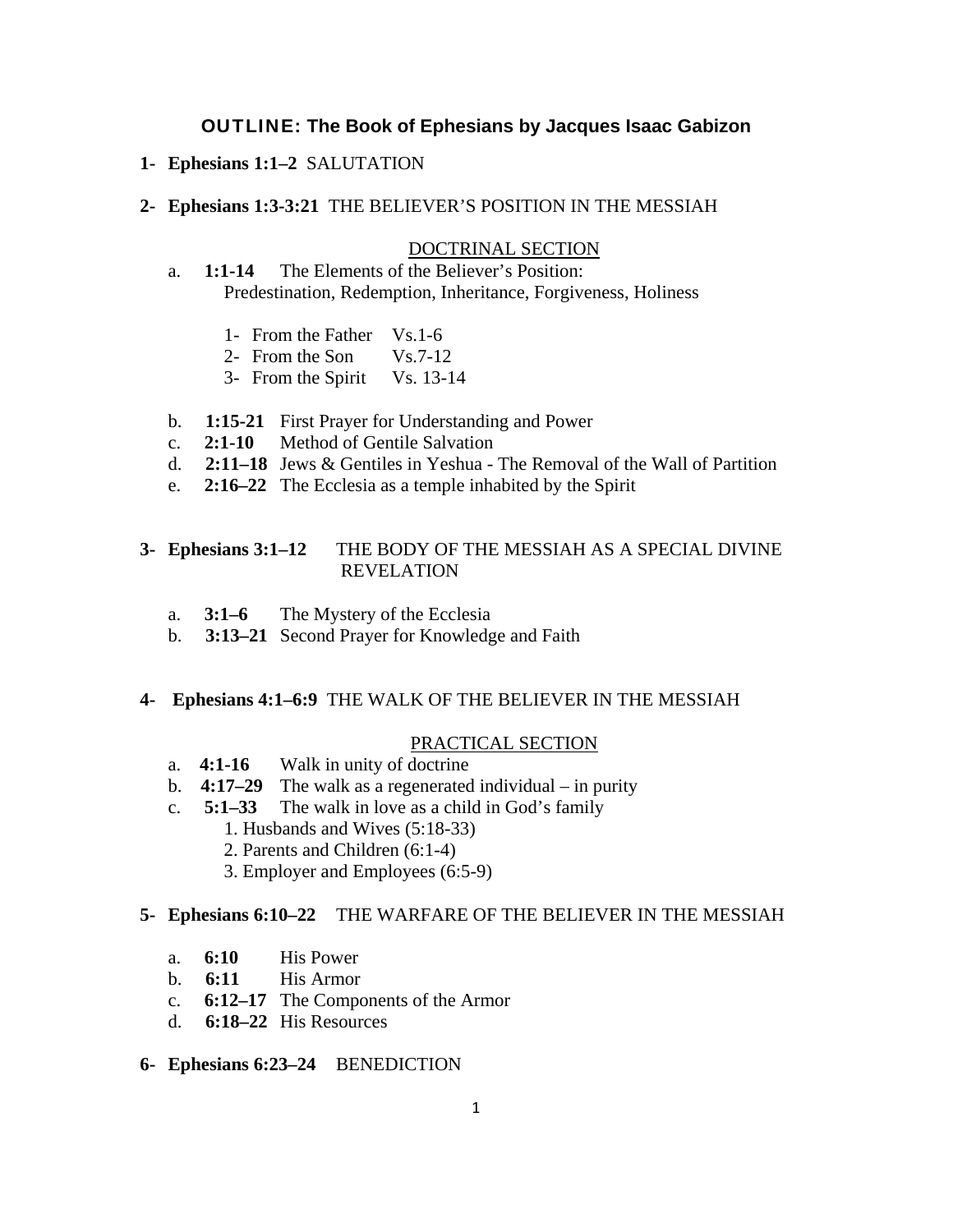### 1. Ephesians 1:1–2 SALUTATION

**Vs.1** *Paul, an apostle* Galatians 1:11-12

> *To the saints…*  O.T. *saints –* Deuteronomy 33:2, Daniel 7:22, Zechariah 14:5

**Vs.2** *Grace to you and peace* 

### 2. Ephesians 1:3-3:21 THE BELIEVER'S POSITION IN THE MESSIAH

### Doctrinal Section

A. 1:1-14 The Elements of the Believer's Position:

Predestination, Redemption, Inheritance, Forgiveness, Holiness

### 1- From the Father

**Vs.4-5** Doctrine of Election & Predestination / Calvinism & Arminianism

Acts 4:28; Romans 8:29, 30 1Corinthians 2:7 Ephesians 1:5, 11 The six passages where the Greek word for "predestinate" is found.

Romans 9:16–19 (Doctrine of Reprobation) Deuteronomy 29:29 1Corinthians 4:6

**Vs.5-6** Doctrine of Adoption John 1:12 Romans 8:14

### 2- From the Son

**Vs.7** Doctrine of Redemption Psalm 49:15 Hebrews 9:12

Forgiveness Proverbs 19:11 1Peter 3:9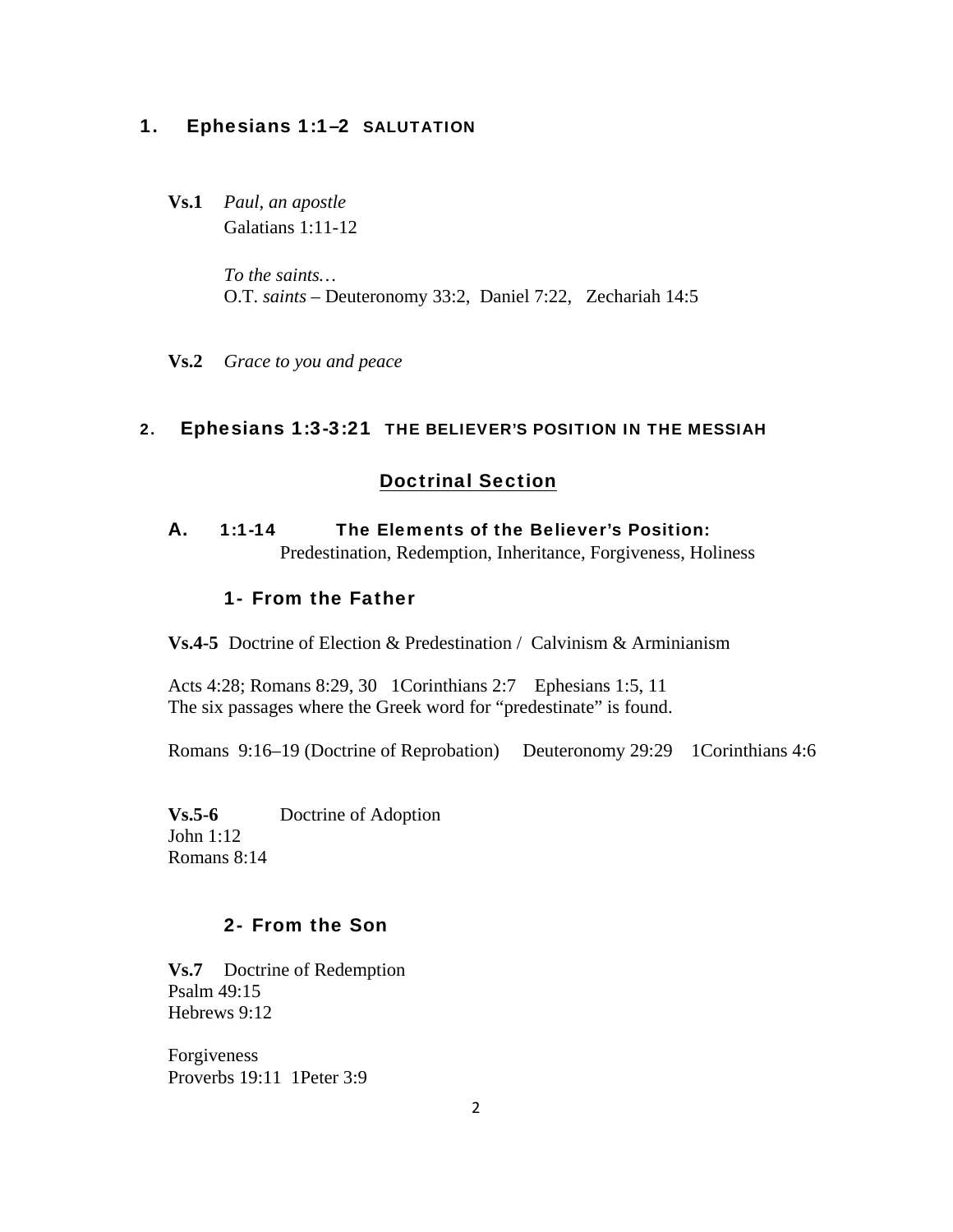Vs.1&4 Holiness Leviticus 11:45 Ephesians 5:8

**Vs. 9** Mysteries revealed

Vs. 10 The Dispensations

**Luke 21:24** *Times of the Gentiles* **Romans 5:14** From Adam to Moses **Deuteronomy 31:29 & 32:29** *Latter Days/ Latter Times*  **Ephesians 3:5 & Colossians 1:26** *Ages Past* **Romans 12:2 & Galatians 1:4** *The Present Age* **Ephesians 2:7 & Hebrews 6:5** *The Ages to Come*

#### **2Timothy 2:15**

#### **The Seven Dispensations:**

- 1- Dispensation of Innocence Genesis 1:28-3:8
- 2- Dispensation of Conscience Genesis 3:9-8:14
- 3- Dispensation of Civil Government Genesis 8:15-11:32
- 4- Dispensation of the Promise Genesis 12:1-Exodus 18:27
- 5- Dispensation the Mosaic Law Genesis 19:1 Acts 1:26
- 
- 7- Dispensation of the Millennium Revelation 20:1-10

6- Dispensation of Grace Acts 2:1 – Revelation 19:21

(For an in-depth study on this subject, see Ariel Ministries manuscript #41 *The Dispensations of God*)

**1Corinthians 15:28 Philippians 2:10-11** 

### 3- From the Spirit

Vs.17-18 Doctrine of Revelation and Illumination 1Corinthians 2:14

Vs.12-13Process of Salvation *… heard / believed / sealed …* 

Romans 10:17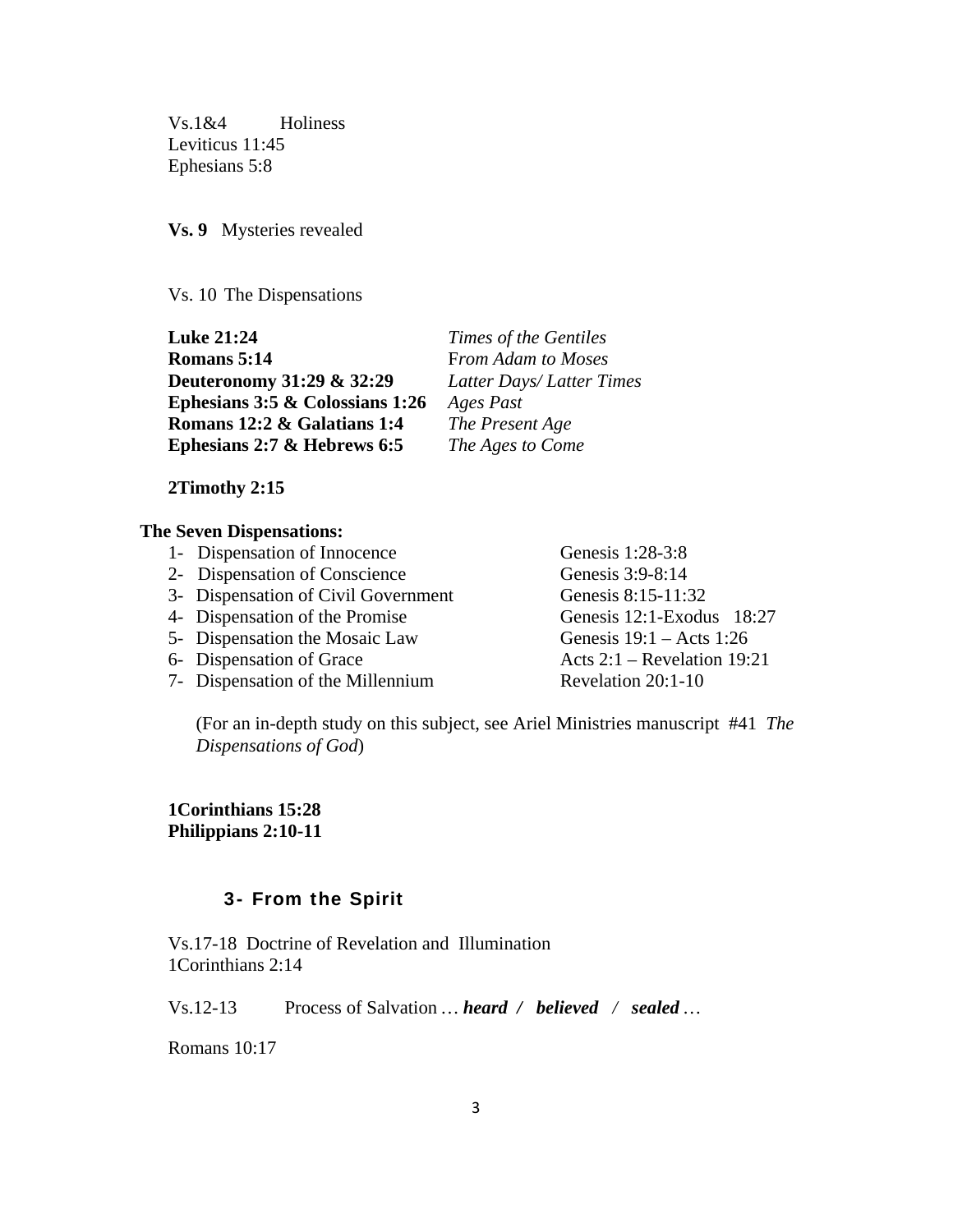### B. 1:15-21 First Prayer for Understanding and Power

| $Vs.13-14$ | The Indwelling of the Spirit             |
|------------|------------------------------------------|
| $Vs.15-21$ | The First Prayer                         |
| Vs.17, 21  | The Humanity and Divinity of the Messiah |
|            | Hebrews 1:5                              |

### **THE SEVEN WALKS IN EPHESIANS**

- **1- Ephesians 2:2 The Old Walk**   *in which you once walked according to the course of this world…*
- *2-* **Ephesians 2:10 The Present Walk** *God hath before ordained that we should walk in them*
- *3-* **Ephesians 4:1 The Worthy Walk** *I beseech you that ye walk worthy of the vocation wherewith ye are called*
- **4- Ephesians 4:17-18 The Foolish Walk**  *That you should no longer walk as the rest of the Gentiles walk*
- **5- Ephesians 5:2 The Walk in Love**   *And walk in love, as Christ also hath loved us*
- **6- Ephesians 5:8 The Walk in the Light**  *Walk as children of light*
- **7- Ephesians 5:15–16 The Careful Walk** *Look therefore carefully how you walk*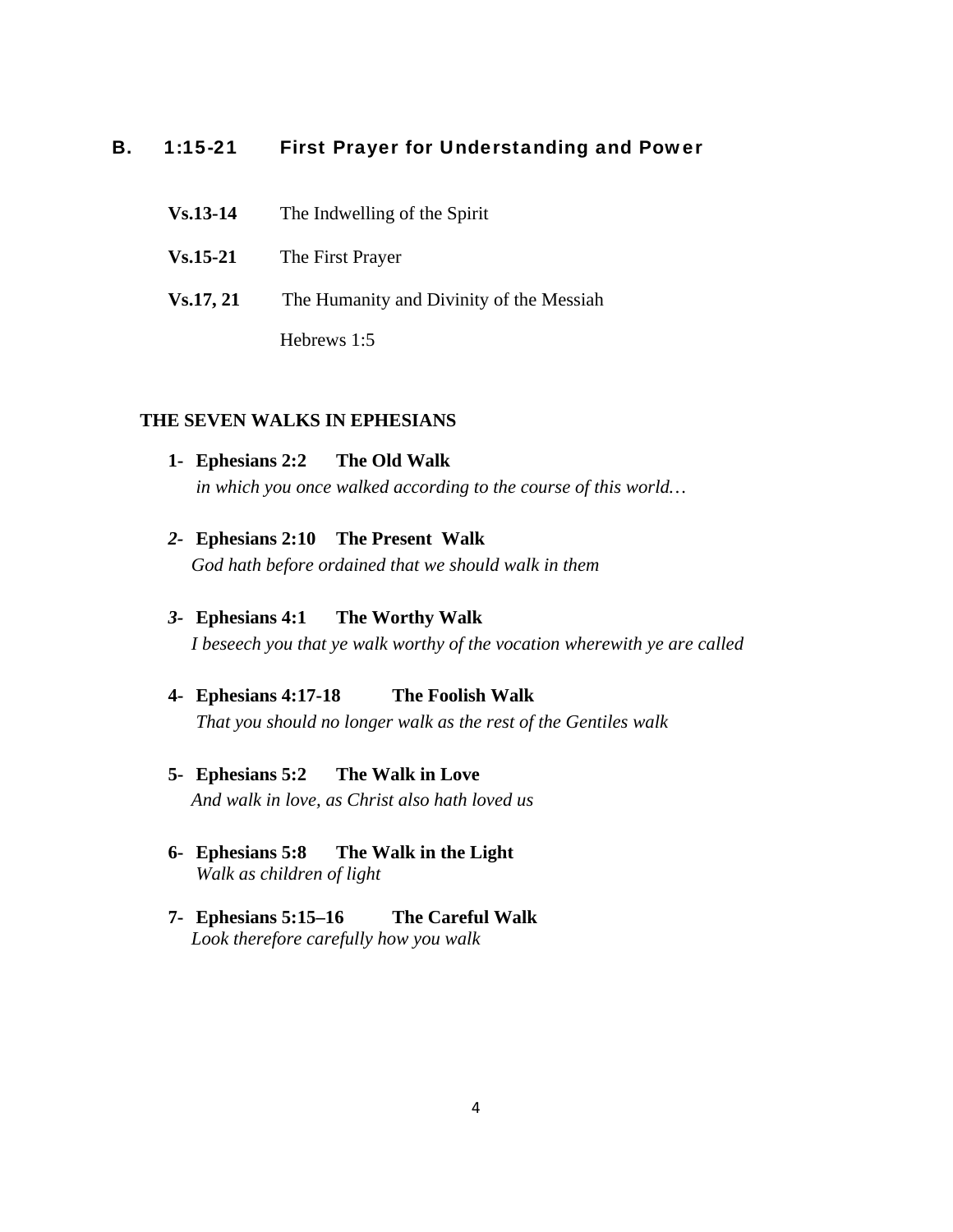### C. 2:1-10 Method of Gentile Salvation

 *Vs.2 the prince of the power of the air* 

**John 14:30** *the ruler of the world* 

**Ephesians 6:12** *principalities… powers... rulers of the darkness…spiritual hosts of wickedness* 

**Ephesians 4:27** *nor give place to the devil* 

**1Peter 5:8** *your adversary the devil* 

**Revelation 12:10** *the accuser of our brethren* 

#### **The Six Abodes of Satan**

- **1- The First** Abode: The Throne of God **Ezekiel 28:14**
- 2- **The Second** Abode: The Mineral Garden of Eden **Ezekiel 28:14**
- 3- **The Third** and present abode of Satan is disclosed in **Ephesians 2:2 and 6:12**
- **4- The Fourth** Abode: The Earth **Revelation 12:7–12**
- **5- The Fifth** Abode: The Abyss **Revelation 20:1–3**
- **6- The Sixth** and final Abode would be The Lake of Fire **Revelation 20:7–10**

(For an in-depth study on this subject see Ariel Ministries manuscript #1 *The Six Abodes of Satan*.)

## D. 2:11–18 The Removal of the Middle Wall of Partition – Union of Jew and Gentile in the Messiah

**Vs.11** Jews and Gentiles under one new roof

Warning against division in the congregation **Ephesians 4:3-4 Ephesians 5:3,22** 

#### **Ephesians 6:1**.

Commandments to love one another **Ephsians 1:4,5** - **3:7** - **4:2** - **4:15**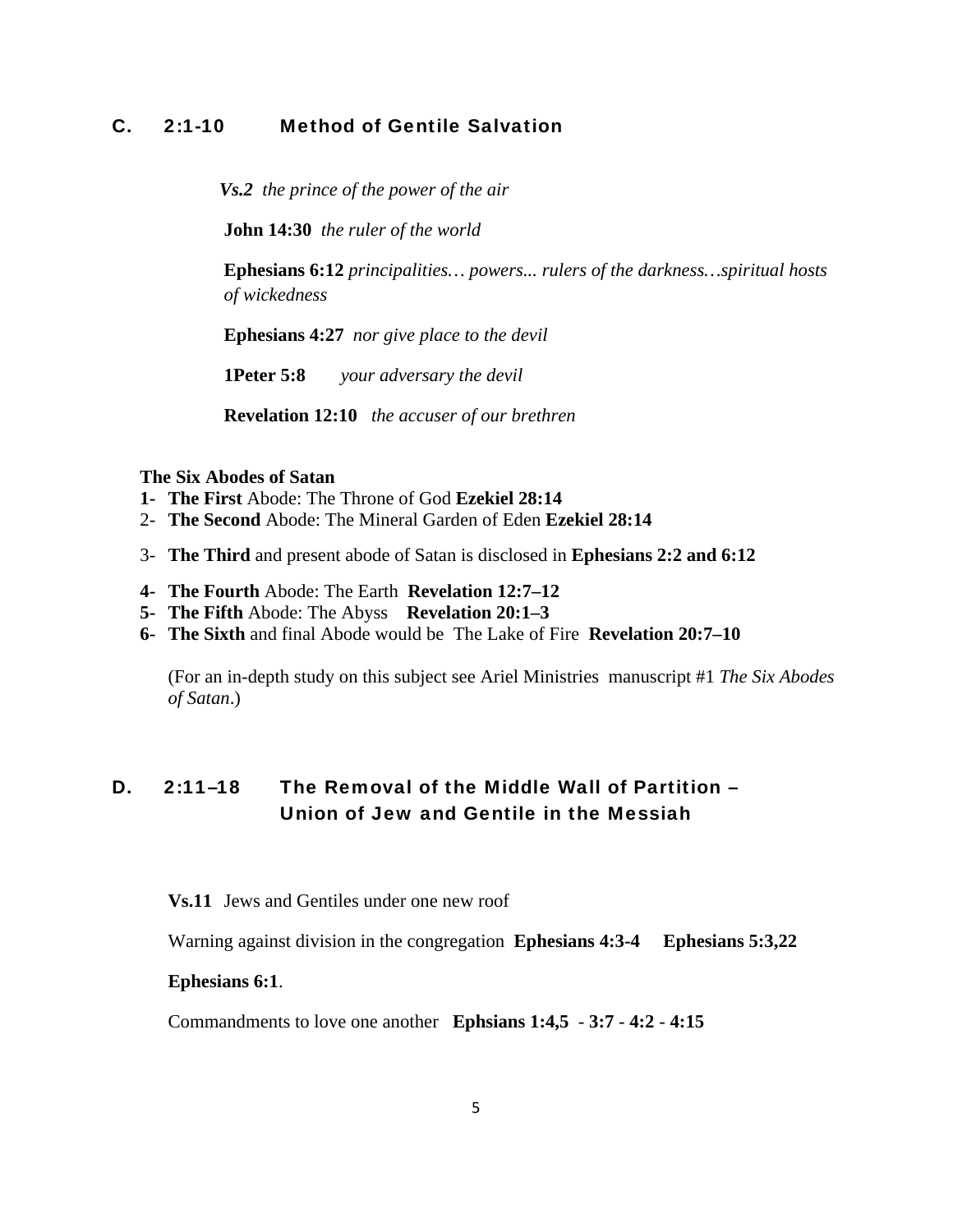**Vs.12** The place of the Gentiles in the Dispensation of Grace

### **Acts 15:24 - Acts 15:28-29 - Romans 2:29**

**Vs.14** The Mosaic Law and Today's Believer

### E. 2:16–22 The Ecclesia as a Temple Inhabited by the Spirit

**Vs.16-22** Jews and Gentiles in Yeshua

*One body* – (Vs.19-22)

- 1- Jews and Gentiles are now the household of God
- 2- The foundation of this union is found in the apostles and prophets whose record are now found in the Word of God(v. 20)
- 3- This new union is the Lord's temple (Vs.21)
- 4- God is exclusively found in this new Temple (Vs.22)

(For an in-depth study on this subject, see Ariel Ministries manuscript #138 *The Spiritual Life and the Holy Spirit*)

# 3. Ephesians 3:1–12 The Body of Messiah as a Special Divine Revelation

### a. 3:1–6 The Mystery of the Ecclesia

**From Adam to Abraham** -2000 years All were Gentiles

**From Abraham to Yeshua -**2000 years All were Jews or Gentiles

**From Pentecost to now –***close* to 2000 years All are Jews or Gentiles and both may belong to the Church of God (1Cor.10:32)

**Galatians 3:28-29**

**Romans 5:1-2**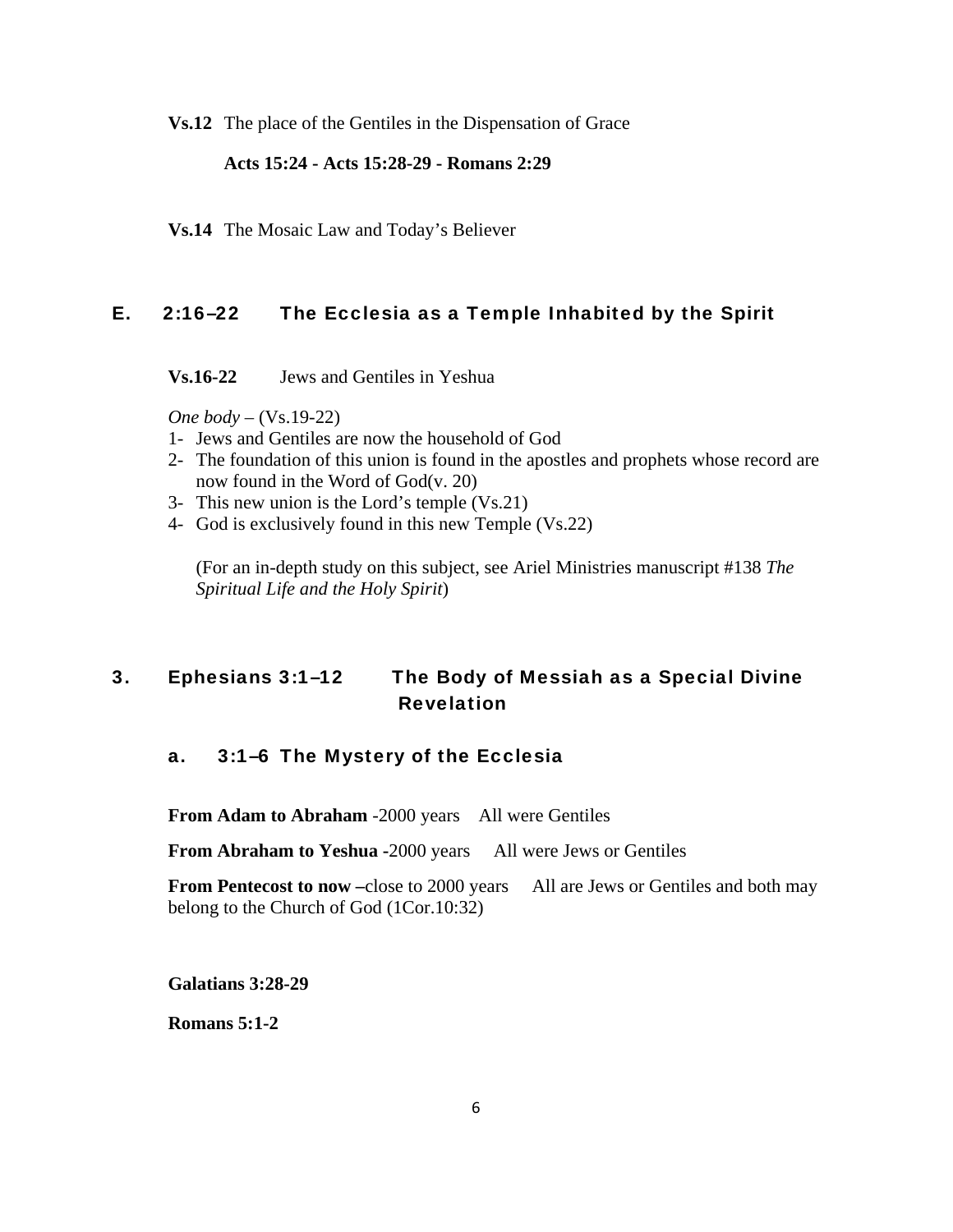### b. 3:13–21 Second Prayer for Knowledge and Faith

The Father Vs.14

The Holy Spirit Vs.16

The Son Vs.17

### **Vs.18 A Fourth Dimension – Time Revelation 21:16**

#### **The Believer's Power**

**Vs.16** *to be strengthened with might(*δυναμιϖ *dunamis)* 

**Vs.20** … *according to the power (*δυναμιϖ *dunamis) that works in us,* 

### 4- Ephesians 4:1–6:9 The Walk of the Believer in Messiah

### Practical Section

### a. 4:1-16 Walk in Unity of Faith and Doctrine

### **The Characteristics of this World**

Ephesians 2:1 *according to the course of this world* 

*according to the prince of the power of the air dead in trespasses and sins,* 

Ephesians 2:2 *sons of disobedience* 

*children of wrath*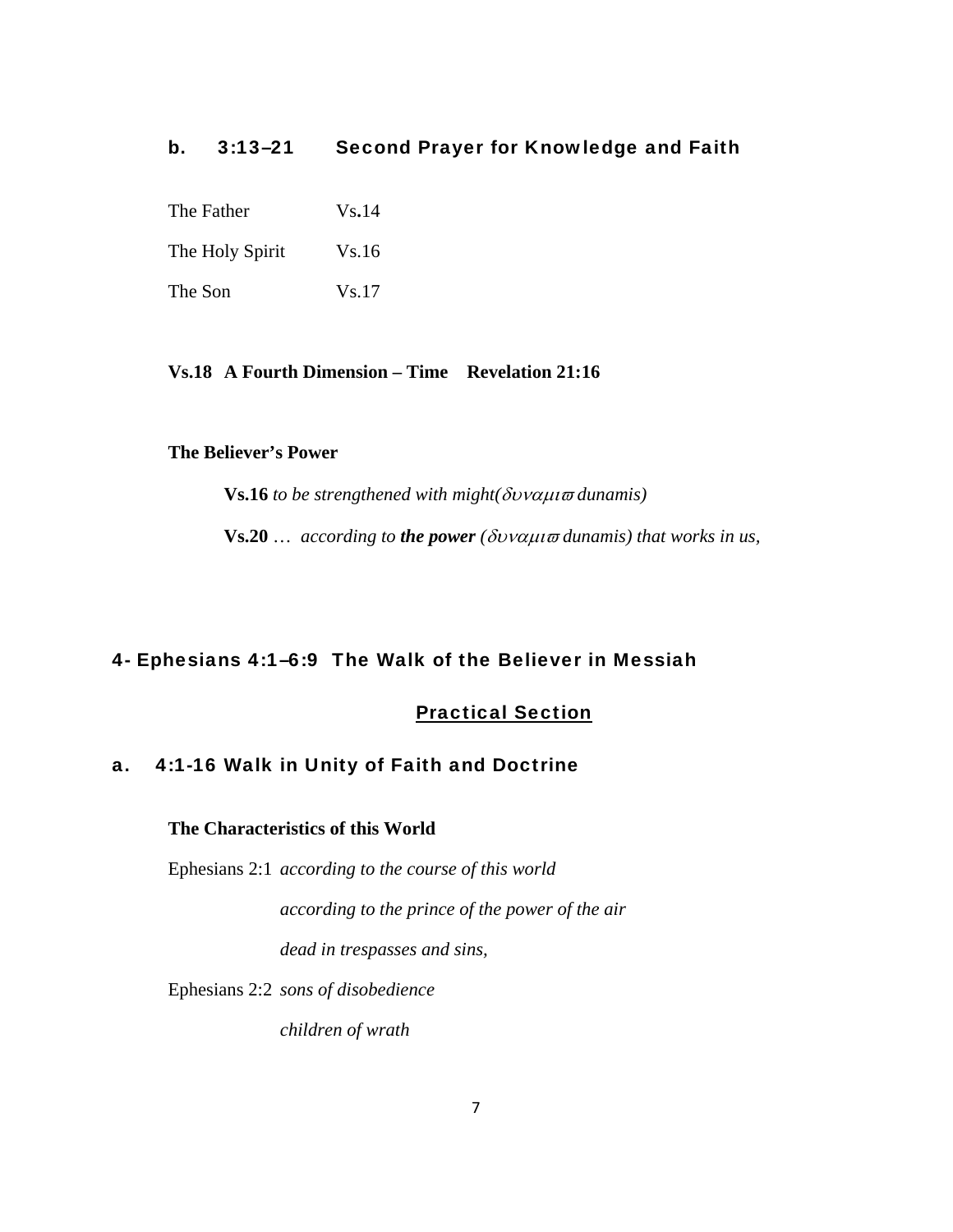Acts 26:18 *darkness to light* 

*from the power of Satan to God*

#### **The Characteristics of the Believer**

Ephesians 4:1-3 *Lowliness- gentleness- long suffering -love - unity - peace* 

### **The Characteristics of the Church**

Ephesians 4:4-6 *- one body- one Spirit – one hope - one Lord - one faith - one baptism - one God and Father* 

Ephesians 4:8 O.T. Quotation

**Psalm 68:18** *You have received gifts among men*  **Ephesians 4:8** *And gave gifts to men*

| The Man Paul | Ephesians $3:1-3, 7$ | Acts 22:3 | Philippians3:5 |
|--------------|----------------------|-----------|----------------|
|--------------|----------------------|-----------|----------------|

Ephesians 4:11-14 Spiritual Gifts

**The Gift of Apostleship** Ephesians 2:19-21 Ephesians 3:5-10

**The Qualifications for Apostleship**

**The First Circle** Acts 1:22

**The Second Circle** 1 Corinthians 9:1 Acts 14:14 1 Corinthians 15:7

**The Evidence of Apostleship** 2 Corinthians 12:12: Hebrews 2:3–4: Acts 5:12–16; 16:16–18; & 28:8–9.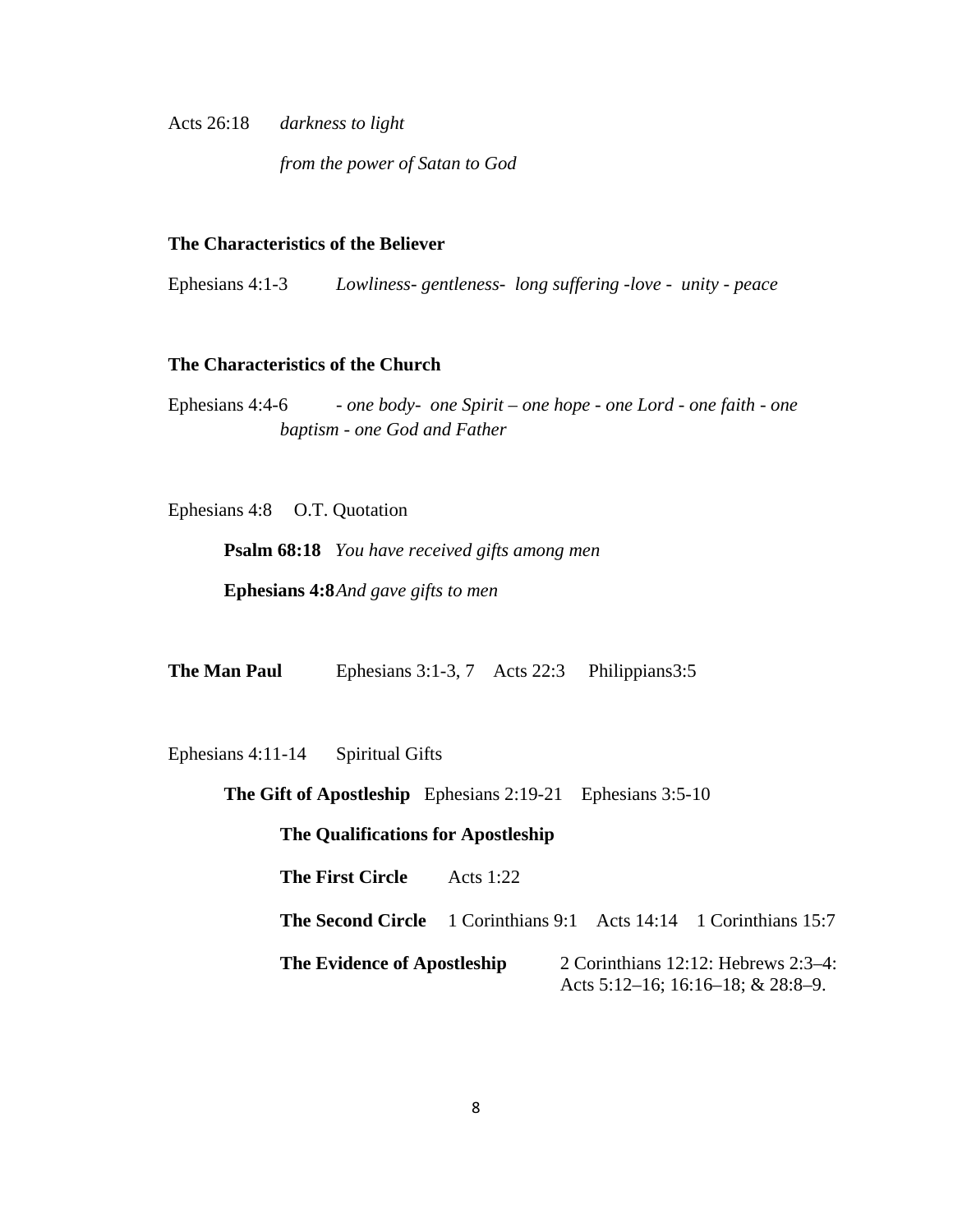**The Gift of Prophecy**

**The Gift of Evangelism** 2 Timothy 4:5

**The Gift of Pastor-Teacher The Purpose of the Gifts** Ephesians 4:12–14 **The Goal of Spiritual Gifts** Ephesians 4:13 Romans 11:25 1 Corinthians 13:9,12

**The Preventative Purposes of the Gifts** Ephesians 4:14

**The Means of Maturity** Ephesians 4:15–16

### b. 4:17–29 The Walk as a Regenerated Individual – in Purity

 **The Believer's Walk** 

 **Ephesians 4:17-21 Ephesians 5:16 Ephesians 5:5** 

# **Things Believers ought to do**

Ephesians 4:24-32 **Ephesians 5:3** 

How Should we talk to each other? Ephesians 5:19-20

### **O.T. Quotation**

Ephesians 4:26 Psalm 4:4

What should be our attitude towards those from the outside? Ephesians 5:7,11

Be filled with the Spirit Ephesians 5:18-19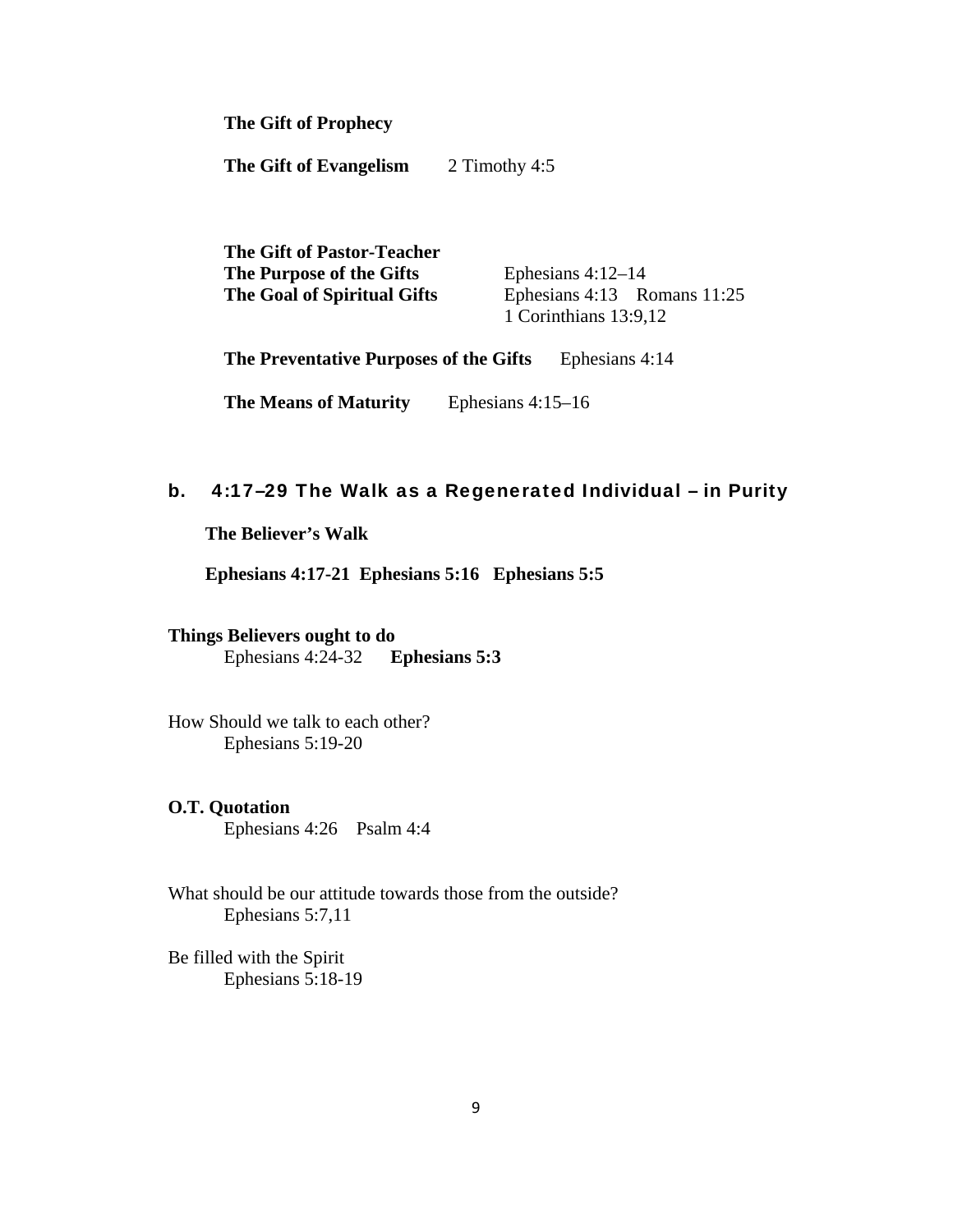#### **hResults of Spirit-Filling**

- 1- It will produce *the Fruit of the Spirit* Gal. 5:22–23
- 2- It will produce worship and praise Ephesians 5:19–20

- 3- The result is a spirit of thankfulness Ephesians 5:20
- 4- The result will be submissiveness Ephesians 5:21
- **5-** The result is service Philippians2:3-8

(For an in-depth study on this subject, see Ariel Ministries manuscript #133 *The Lordship of the Messiah*)

- c. 5:1–33 The Walk in Love as a Child in God's Family
	- 1. Husbands and Wives (5:18-33)
	- 2. Parents and Children (6:1-4)
	- 3. Employer and Employees (6:5-9)

The Wives **1Peter 3:1 1Peter 2:21** 

The Husbands Ephesians 5 :23 Ephesians 5:25 Ephesians 5:28-29 Genesis 5:2

Headship and Submission

(1**) Headship and submission are essential for a healthy unity**

**(2) Headship and submission in a congregation are for the purposes of glorifying God and doing His will**

**(3) Headship and submission are common concepts in the spiritual and secular worlds**

**(4) The path of our sanctification is to seek God's glory by submitting to the authorities He set up**

### **Five major areas of submission in the NT:**

- 1- We are to be submitted to each other **Ephesians 5:21**
- 2- Wives to their husband **Ephesians 5:22**
- 3- Submission is to the authorities **1Peter 2:13**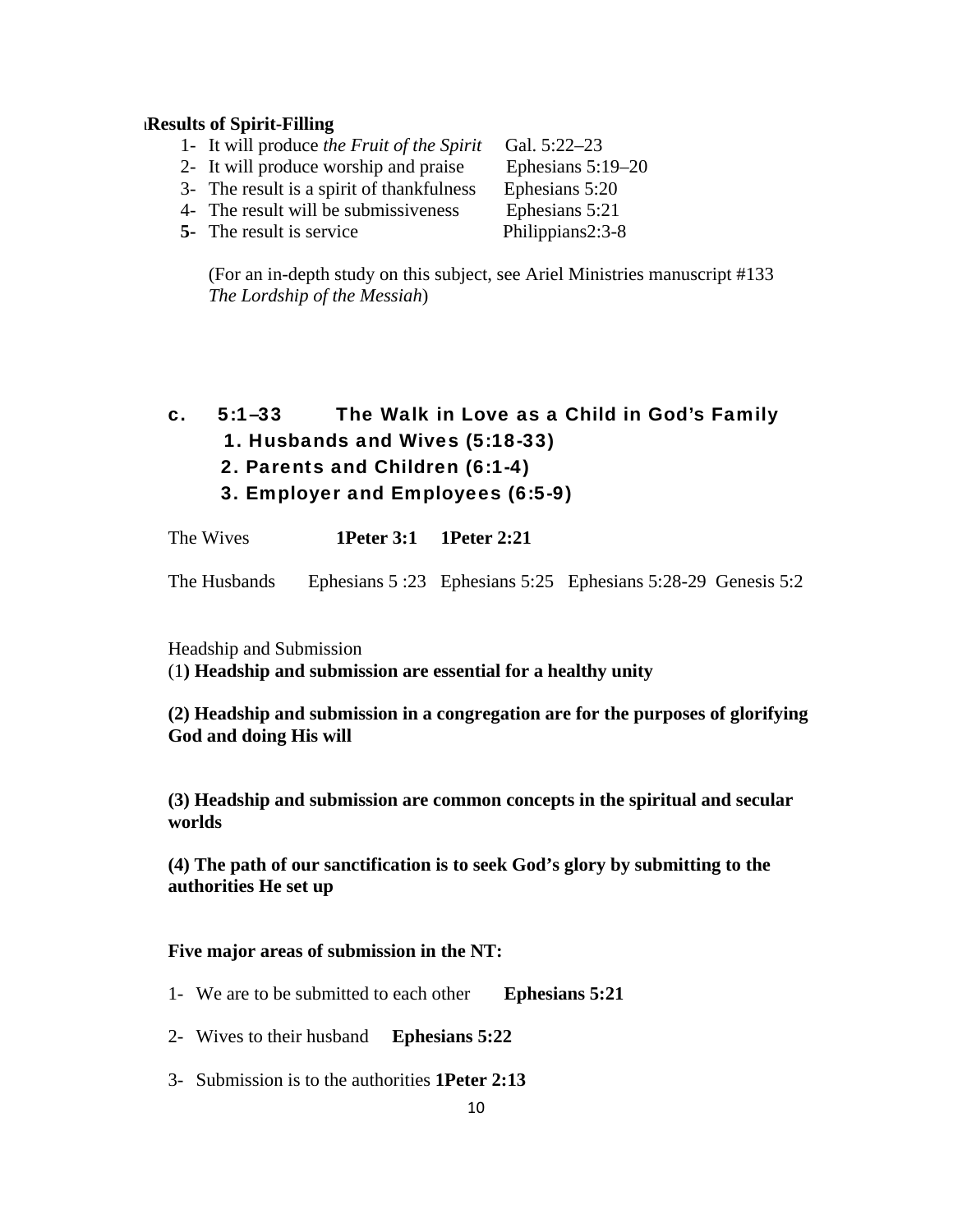- 4- Submission to the authorities of the church **Hebrews 13:17**
- 5- Submission to God **James 5:7**

#### **Middle-Eastern Wedding in Three Steps**

- 1- The dowry was paid by the father of the groom
- 2- The bridegroom goes in the home of the bride and takes her to his home
- 3- The marriage ceremony was conducted in the home of the groom

(For an in-depth study on this subject, see Ariel Ministries #113 *The Jewish Wedding System and the Bride of the Messiah*)

Sanctification through the Word of God Ephesians 5:26-27 Romans 8:18

### **The Five Mysteries Concerning the Church:**

- 1- The Mystery of the Body Ephesians 3:1-12
- 2-The Mystery of the Church as the Bride of the Messiah; our text today Eph.5:22-23
- 3- The Mystery of the Indwelling Messiah Colossians 1:24-29
- 4- The Mystery of the Seven Stars and the Seven Golden Lampstands Revelation 1:20
- 5- The Mystery of the Translation of Believers 1Thessalonians 4:13-18

 (For an in-depth study on this subject, see Ariel Ministries manuscript #182 *The Eight Mysteries of the N.T*.)

#### **The Church Brings Glory to God.**

Ephesians 1:6,12,14 Ephesians 2:7 Ephesians 3:10,21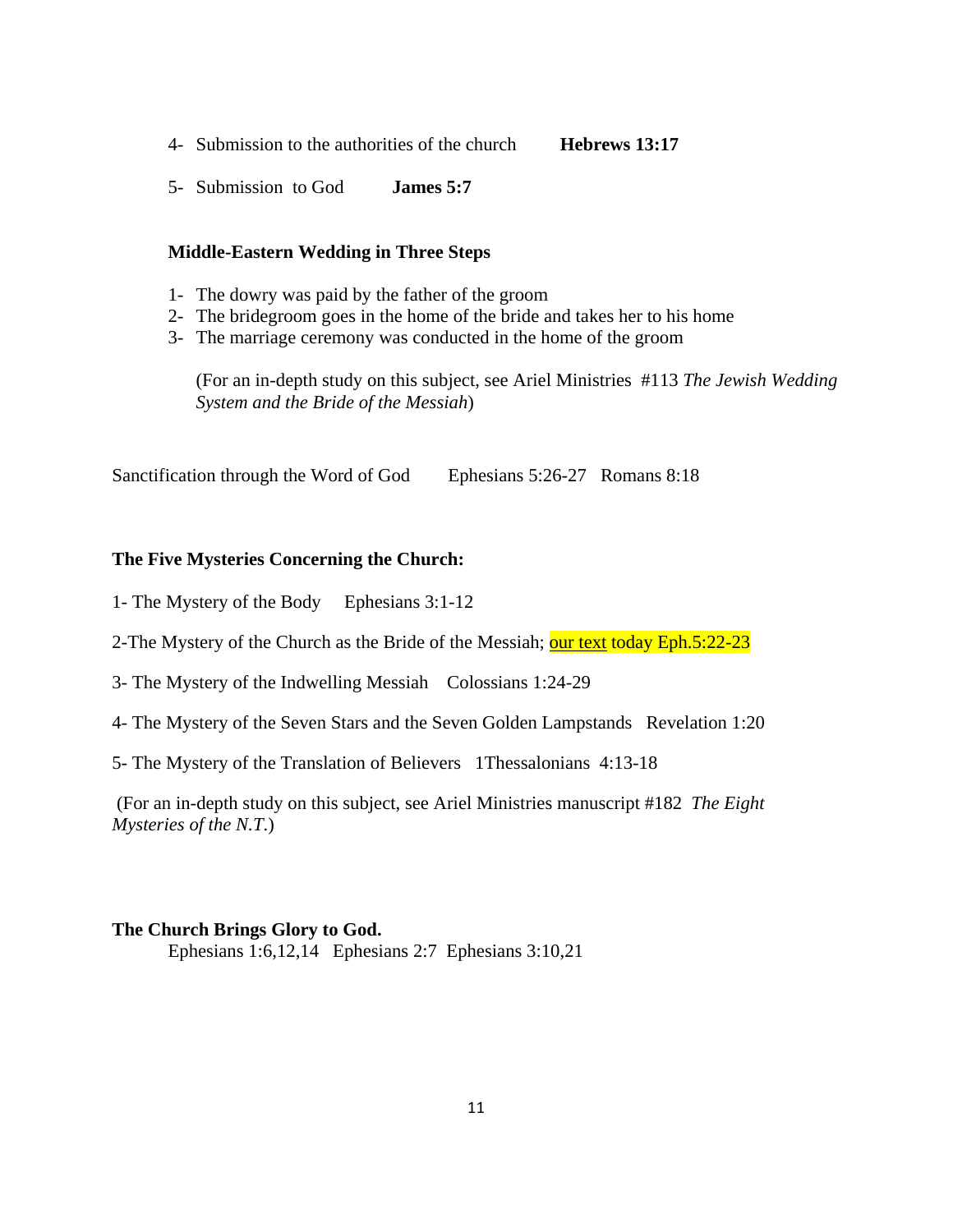# 5. Ephesians 6:10–22 THE WARFARE OF BELIEVER IN THE MESSIAH

a. 6:10 His power

**Revelation 12**

**Jude 1:9** 

**Zechariah 3:1-2**

### b. 6:11 His armor

**Matthew 8:29** 

**James 2:19** 

## c. 6:12–17 The Components of the Armor

John 14:6

- 2Cor.5:21
- Eph. 2:14
- Heb.12:2

Heb.5:9

# John1:1?

John 16:24

Rom.13:14

Gal.3:27

Col. 3:10